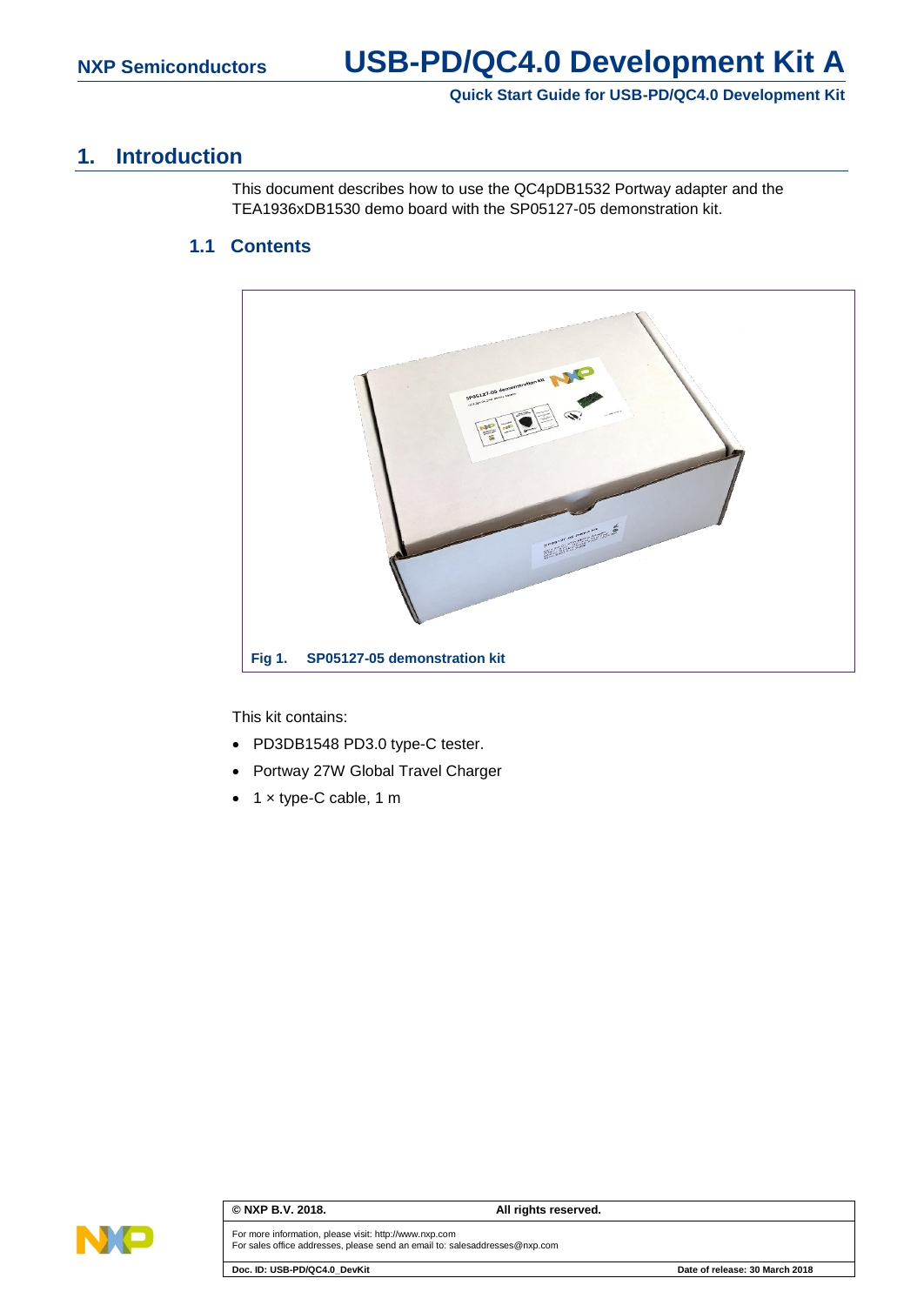# **NXP Semiconductors USB-PD/QC4.0 Development Kit A**

## **Quick Start Guide for USB-PD/QC4.0 Development Kit**

# **2. Safety requirements**

This kit is to be used in combination with a QC4pDB1532 Portway adapter and a TEA1936xDB1530 demo board. For supplying this application AC power with galvanic isolation from the mains is strongly advised, as the TEA1936xDB1530 demo board is connected to AC power. For supplying the TEA1936xDB1530 demo board a mains isolated transformer/variac or an AC power source can be used.

Use a protective shield over the TEA1936xDB1530 demo board and never touch the board when testing, i.e. with mains power on. After switching off the mains power, do not touch the primary part of the board (red area), because the electrolytic buffer capacitors will remain charged for several minutes. Only handle the board at the secondary side (green) after testing, see [Fig 2.](#page-1-0)

<span id="page-1-0"></span>



### **© NXP B.V. 2018. All rights reserved.**

For more information, please visit: http://www.nxp.com For sales office addresses, please send an email to: salesaddresses@nxp.com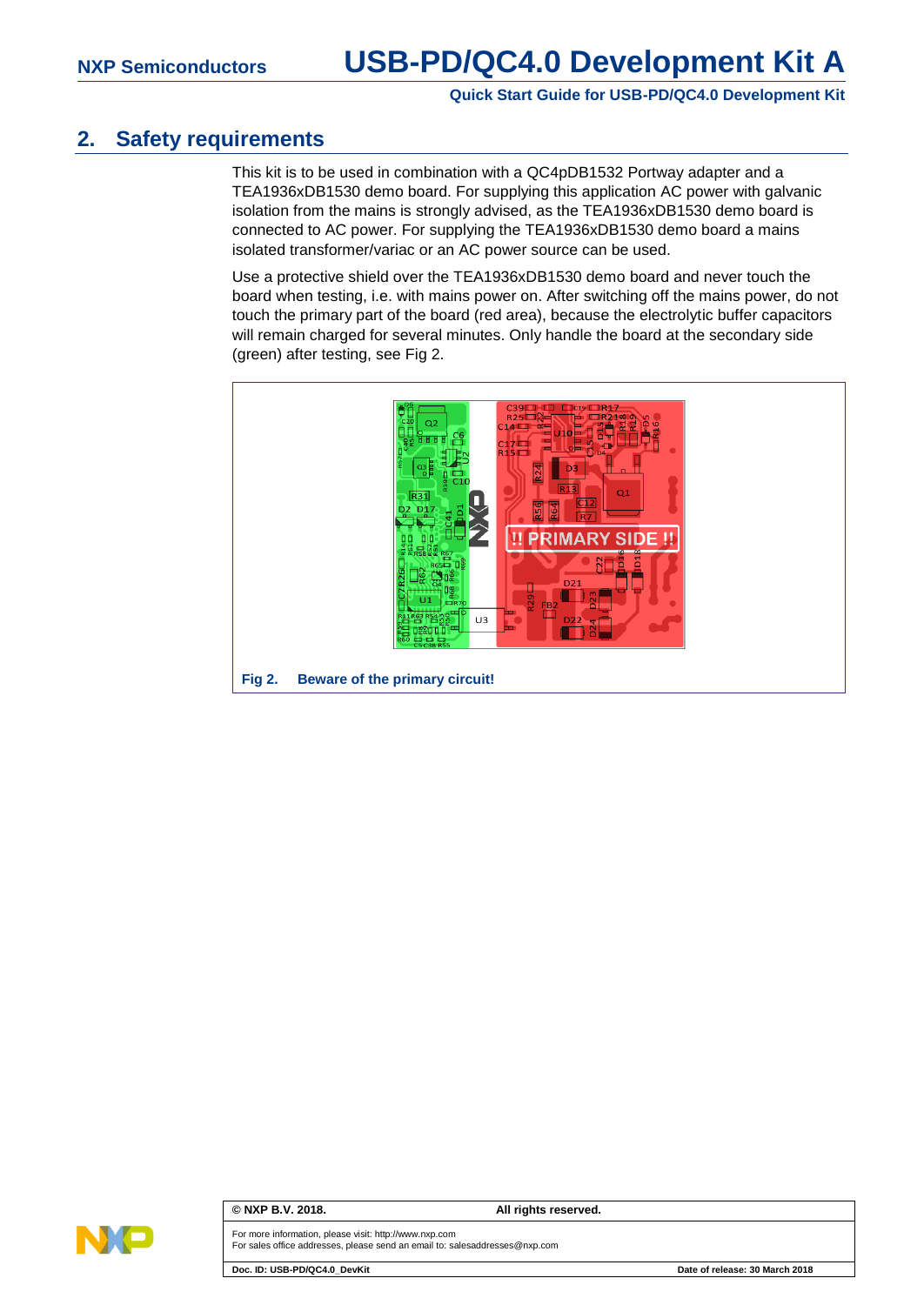# **Quick Start Guide for USB-PD/QC4.0 Development Kit**

# **3. How to use**

## **3.1 PD 3.0 Type-C tester**

The PD3DB1548 PD 3.0 Type-C tester is shown in [Fig 3.](#page-2-0)



<span id="page-2-0"></span>This board is used for PD 3.0 and 4.0(+) evaluation. A load and/or a voltage meter can be connected to T2 and T3 to measure the output voltage and to draw current from the USB-PD application with a resistive or electronic load.

The board is connected to the demo board via the Type-C port. The board can be supplied by the Type-C application under test, but also via an external +5 V supply that is connected to the micro USB port CN1.

The supply select switch needs to be set in the correct position. In the photograph the switch is set for supply via the Type-C connection.

The board is connected to a charger application via the Type-C port.

For USB-PD 3.0 the board can be used to select the desired PDO by pressing the corresponding switches. The on-board display shows the value of the output voltage V(bus).

For USB-PD 4.0(+) this version of the Type-C tester will also work. Pressing V\_Up or V\_down will increase or decrease the output voltage respectively with 20 mV steps.

Holding V\_Up or V\_Down pressed down will result in the maximum or minimum voltage of the selected PDO respectively when PPS is enabled for that particular PDO.



### **© NXP B.V. 2018. All rights reserved.**

For more information, please visit: http://www.nxp.com For sales office addresses, please send an email to: salesaddresses@nxp.com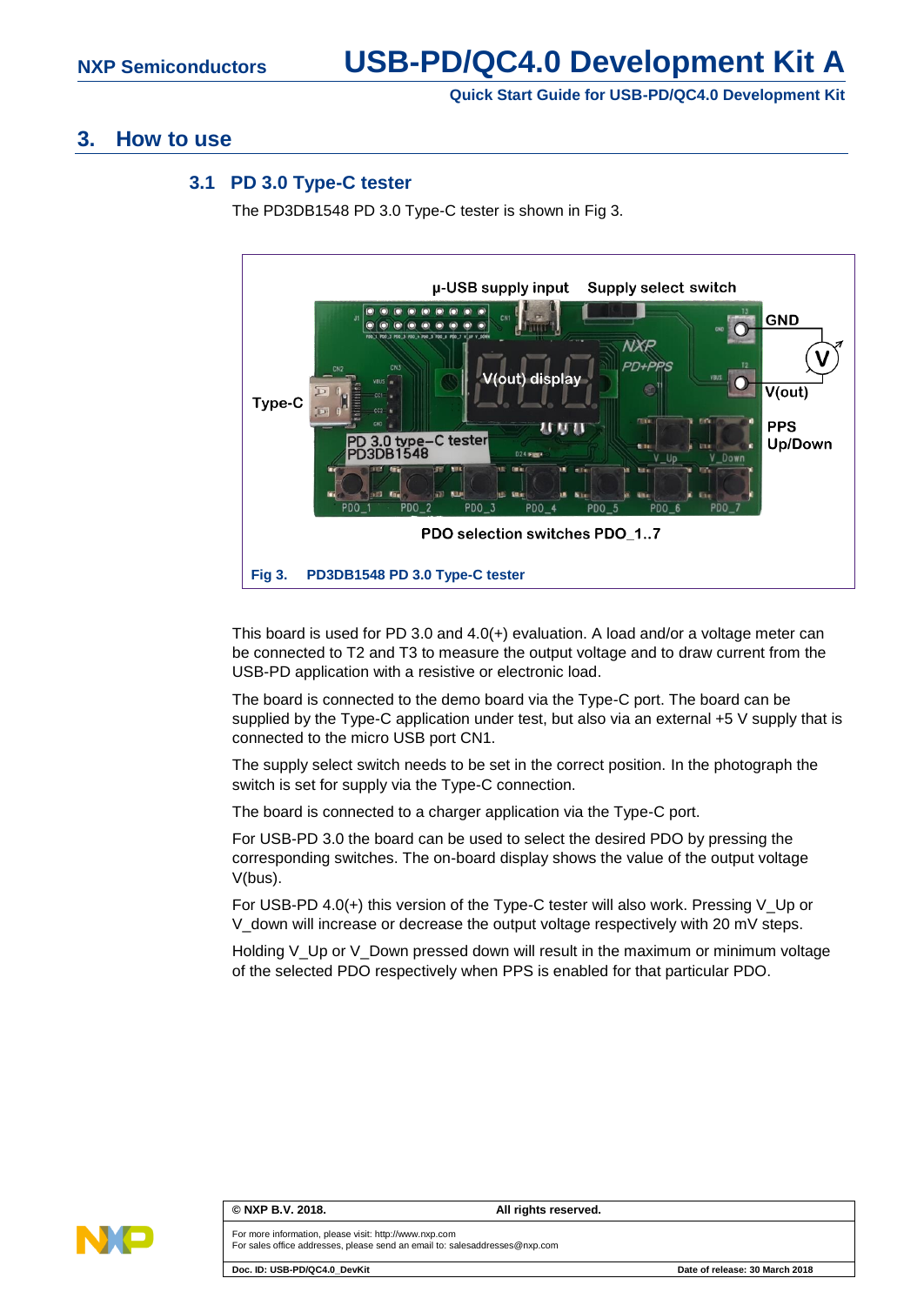# **NXP Semiconductors USB-PD/QC4.0 Development Kit A**

**Quick Start Guide for USB-PD/QC4.0 Development Kit**

# **3.2 Testing the Portway 27 Watt adapter**

The diagram in [Fig 4](#page-3-0) shows how the Portway adapter can be tested with the Type-C tester.

[Fig 3](#page-2-0)



## <span id="page-3-0"></span>**Table 1. Portway PDO settings**

| PDO# | $V(out)$ [V] | I(out, max) [A] | PPS [y/n] |
|------|--------------|-----------------|-----------|
|      | 5            | 3               | n         |
| 2    |              |                 | n         |
| 3    | 12           | 2.25            | n         |
|      | 3.35.9       |                 |           |
| 5    | 3.311.0      | 2.45            |           |

All PDO's in the Portway adapter are now easily accessible with the Type-C tester, although it is recommended to use the PD3QC4DB1547 which is equipped with a 4 digit display which shows the voltage as intended for QC4/PPS when  $V(out) \ge 10 V$ .



### **© NXP B.V. 2018. All rights reserved.**

For more information, please visit: http://www.nxp.com For sales office addresses, please send an email to: salesaddresses@nxp.com

**Doc. ID: USB-PD/QC4.0\_DevKit Date of release: 30 March 2018**